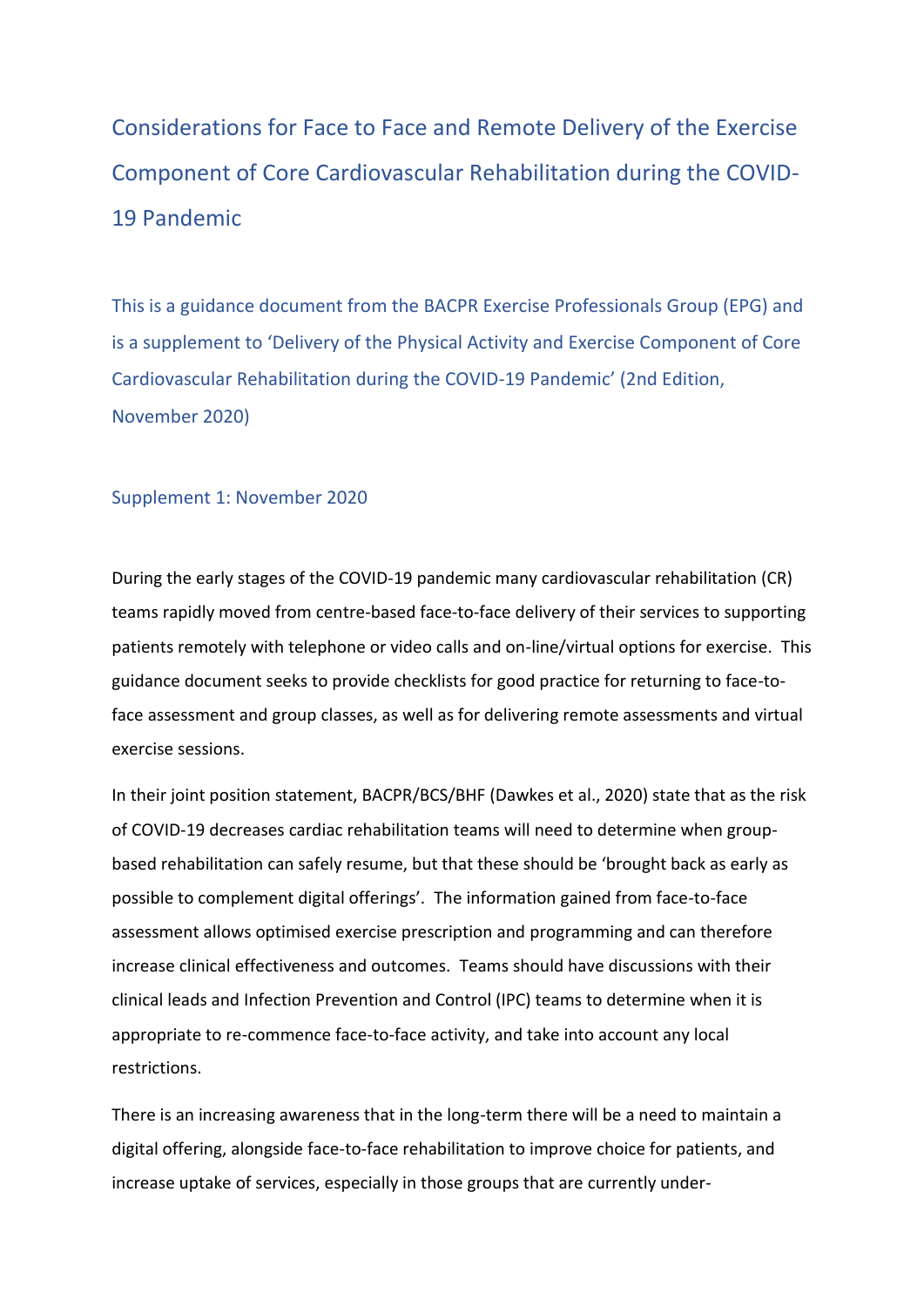represented. It is however, also important to ensure there isn't 'digital exclusion' of those patients who do not have digital access or skills. Ongoing research and development of remote CR options remains important to ensure those who remain medically too vulnerable to attend face-to-face assessment/group exercise are not disadvantaged.

Teams should update existing or create new Standard Operating Procedures (SOPS) to reflect any changes in the provision of the exercise component of cardiac rehabilitation. Risk assessments for face-to-face and remote delivery should also be completed as per local protocol, taking into account the considerations below, and should inform individual rehabilitation offerings.

This document includes the following sections:

- 1. Considerations for face-to-face functional exercise testing (FET) in home, community and centre-based settings
- 2. Considerations for face-to-face delivery of a group exercise session
- 3. Considerations for remote assessment
- 4. Considerations for remote delivery of a group exercise session
- 5. Considerations for transfer from the core (phase III) to community exercise (phase IV) programmes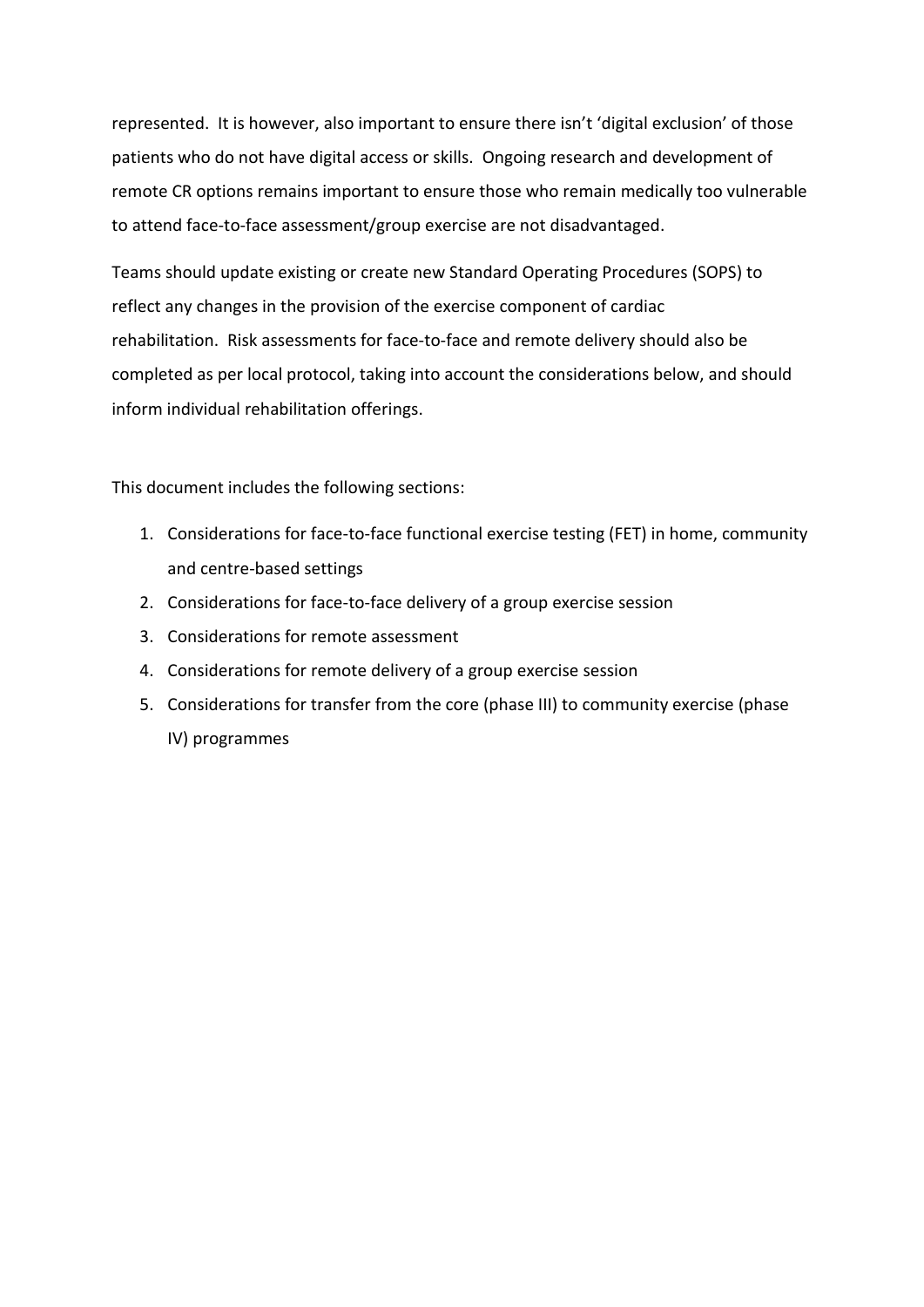1. Considerations for face-to-face functional exercise testing (FET) in home, community and centre-based settings

#### **Venue**

- A suitable room must be identified to carry out a centre-based FET:
	- I. following guidance from the IPC Team

II. following guidance from the resuscitation department particularly if different from usual accommodation

III. that meets minimum standards as described by the Association of Physiotherapists in Cardiovascular Rehabilitation (ACPICR) for the delivery of the exercise component for cardiac rehabilitation (CR)

- Community venues must be risk assessed to ensure they meet IPC guidance and safe working practices can be established. If venues used are shared facilities it is essential to consider this in risk assessments. Venues should also have their own risk assessments that need to be considered in your SOP.
- Home-based visits must have been agreed by senior management and must meet all the local organisational requirements for visiting patients' homes. Discussion with the patient for a suitable place to perform the FET should have taken place. This may be outside. Consideration of health and safety must remain paramount.

#### **Staff competences**

All staff to be involved with the FET must:

- Have been assessed for a FFP3 mask in the unlikely event that cardiopulmonary resuscitation (CPR) is required
- Be competent to don and doff Personal Protective Equipment (PPE)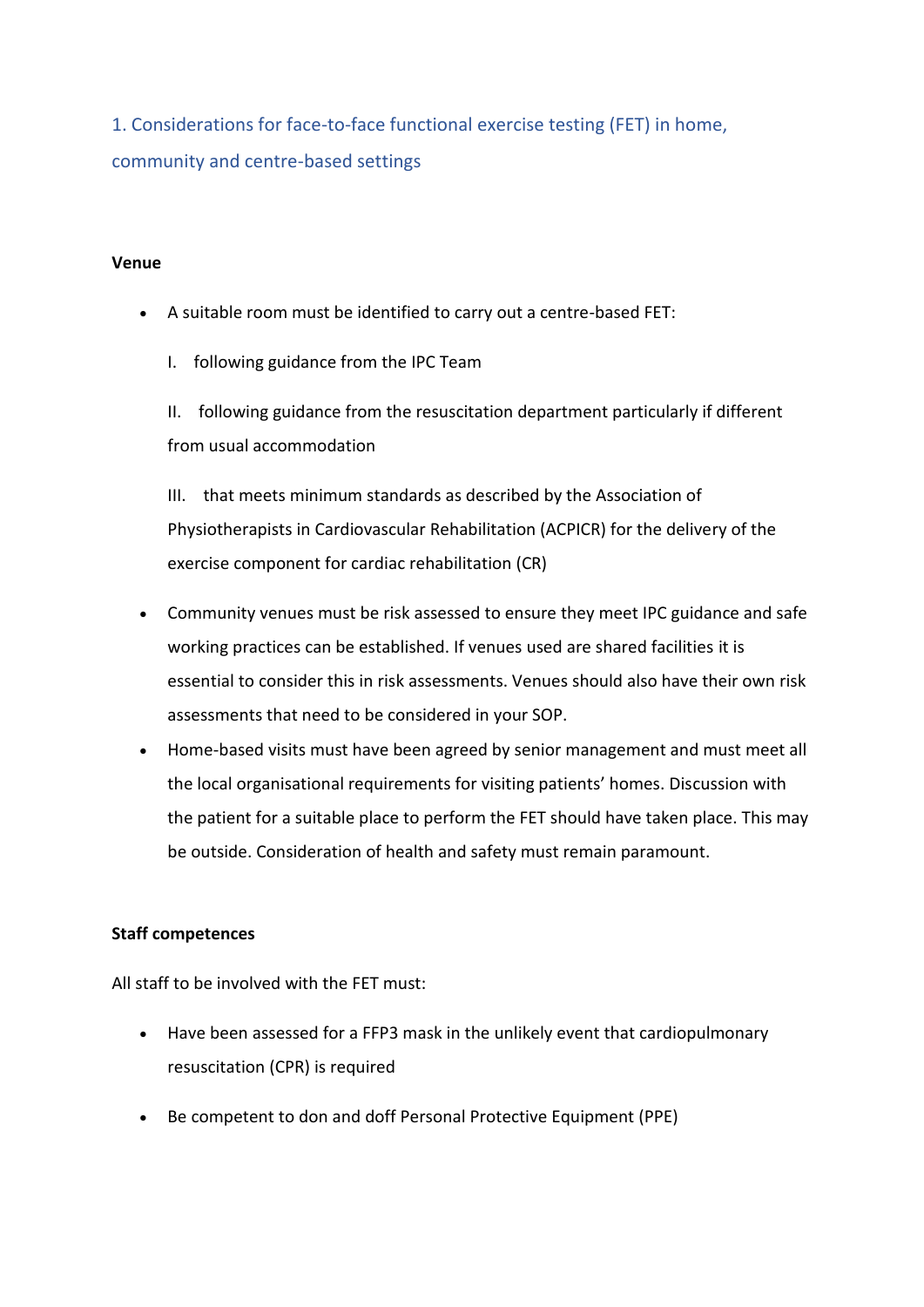- Be up to date with IPC mandatory training plus IPC training specifically related to COVID-19
- Be up to date with resuscitation mandatory training plus resuscitation training specifically related to COVID-19

# **Identification of patient & booking of their FET appointment**

- A clinical reasoning process should be agreed locally and documentation completed to justify the reason for the FET/home visit balanced against the risk of COVID-19 for the individual patient. "*Programs should focus on the patients with the greatest needs and those who may derive the greatest potential benefit"* (AACVPR, 2020. Page 2).
- The patient must consent to participating in the FET/home visit
- An FET/ home visit appointment letter should be sent or emailed to the patient detailing local COVID-19 guidance for outpatient appointments and home visits

# **Screening for COVID-19 symptoms**

- A local screening protocol for outpatient attendance and home visits should be used to screen patients for COVID-19 symptoms:
	- the day before the FET/home visit; this may be in the morning for an afternoon appointment
	- on arrival for the FET/beginning of the home visit
- Staff should be feeling fit and well. Some services may require completion of a COVID-19 self-assessment questionnaire.
- Some services may require formal documentation of patient and staff COVID-19 screening
- For patients suspected or known to have had COVID-19 (whether they have tested positive or not) should be screened for signs of post viral syndrome e.g. activity induced fatigue, sleep disturbances, cognitive dysfunction, orthostatic intolerance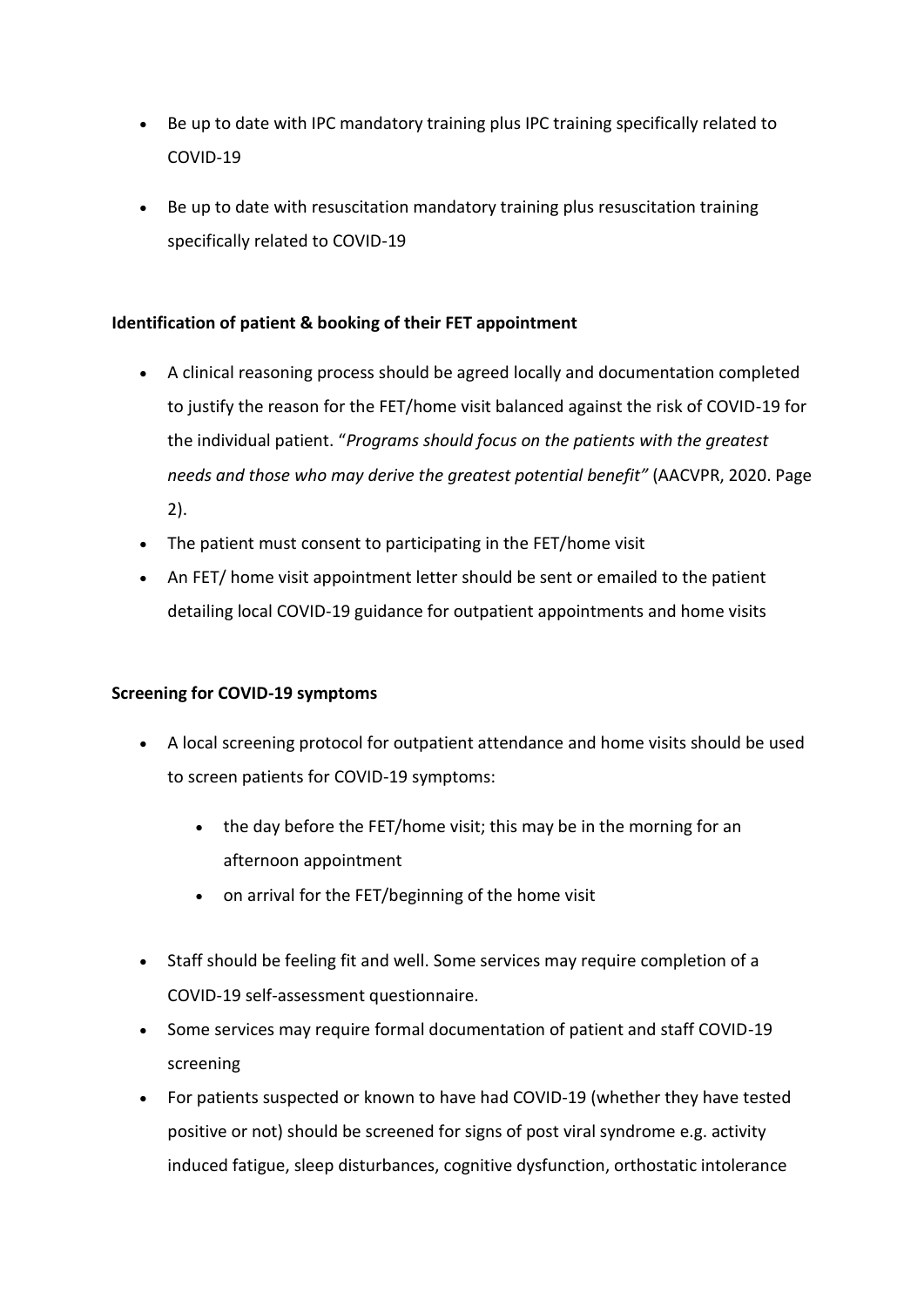# **Patient arrival & departure (ingress and egress) for centre-based**

- This should be organised according to local advice from the IPC team who can visit the venue and advise accordingly
- All patients will be required to wear a mask and use alcohol hand gel on arrival on the premises
- Some authorities may require patient temperature checking
- Patients should attend alone (unless the patient is unable to attend without a carer) and at their appointment time. Strict appointment times will be needed
- Patients can be met at the department door or phoned on arrival to agree and explain access requirements
- Staff and patients should maintain 2m social distancing wherever possible
- All windows and doors should be opened to allow max ventilation where possible
- The use of the toilet facilities should be discouraged however a plan for social distancing and cleaning should be made should they be needed. In some venues, it may be possible to allocate facilities for patient use only
- Patients should bring their own water bottle and any other items they may need during the appointment although items should be kept to a minimum

#### **PPE**

PPE to be worn by staff for a FET:

- Disposable apron (single patient use)
- Disposable gloves (single patient use)
- Fluid Resistant Surgical Mask (FRSM) (sessional use)
- A visor should be worn by the clinician leading the procedure (and support staff if they are closer than 2 metres to the patient during the test).

# An adequate stock of PPE must be maintained at all times

Appropriate FFP3 masks and full gowns must be available for use in case of the need to perform CPR.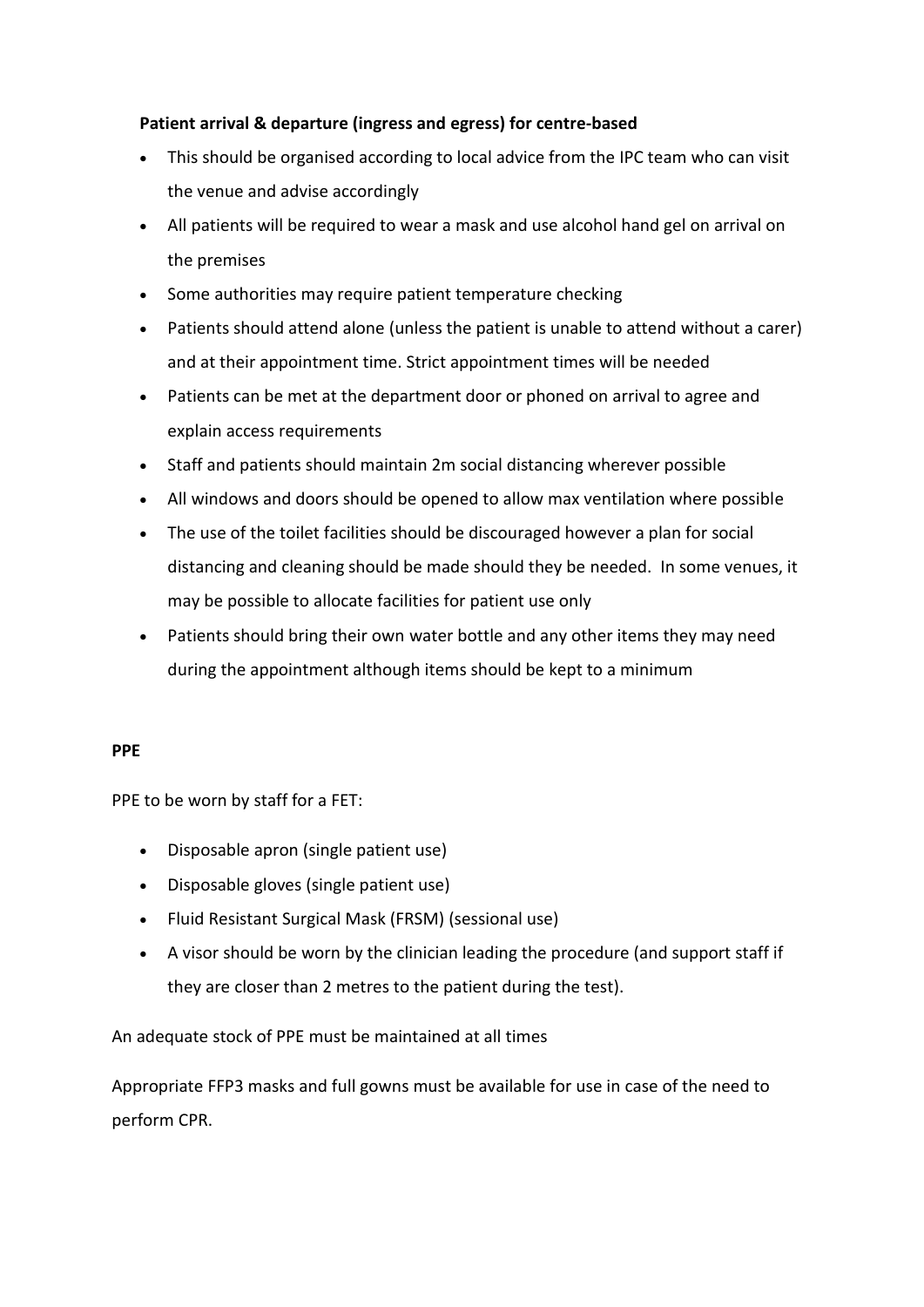#### **Guidance for performing the FET**

- Two staff (e.g. competent CR clinician & support staff) should undertake the FET, or if a staff member is working alone there should be other staff within easy reach in case of an emergency.
- A working phone must be present, if this is a mobile phone this must be fully charged with a good signal
- Resus equipment must be readily available (minimum requirement is an AED)
- FET's are not deemed to be aerosol generating procedures. The patient should remove their mask during the test in line with [World Health Organisation guidance](https://www.who.int/images/default-source/health-topics/coronavirus/myth-busters/mythbuster---masks-and-exercise.png) but should replace it (if it is their own) or supplied with a clean one at the end of the test

# **Cleaning post FET**

- Any surfaces, or touch points including door handles, that the patient or staff have been in contact with during the time of the appointment should be wiped down with alcohol-based wipes
- Visor should be cleaned after the session according to IPC requirements and can be re-used by the same clinician. They should be labelled clearly for each individual staff member
- All equipment used e.g. heart rate monitors, saturation monitors, blood pressure monitors, glucometers etc. must be cleaned according to IPC requirements
- Disposal of PPE should be according to local IPC guidance

# 2. Considerations for face to face delivery of a group exercise session

#### **Documentation**

- A documented comprehensive CR assessment including a FET will have been completed prior to attending exercise session
- Participants will have completed a COVID-19 symptom questionnaire before each exercise session, along with other local guidance, for example a temperature check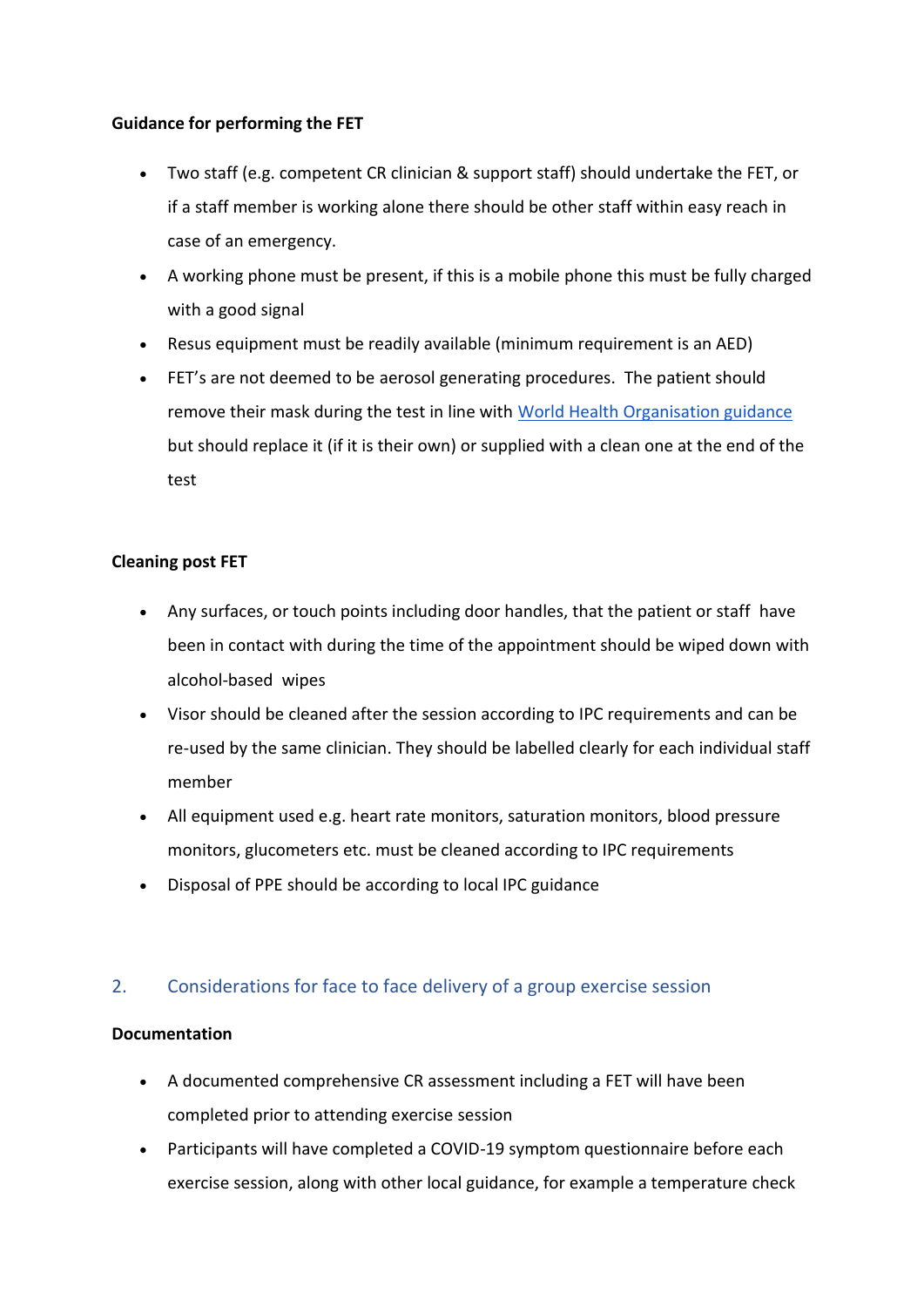A register of names and contact details for all group participants (including staff) will be recorded to facilitate contact tracing, should it be required.

#### **Venue considerations**

- A risk assessment of the venue should be completed
- Where possible, consideration should be given to utilising a community venue for group exercise delivery, rather than acute hospital settings
- The venue used for the group exercise session should follow national COVID-19 guidance for health and hospitality settings as appropriate
- Where possible, the room utilised for group exercise should be large and wellventilated
- Ensure effective communication and signage to encourage effective IPC measures and physical distancing
- Where possible, a one-way system should be in situ
- Windows and doors should be opened to allow for maximum ventilation
- Area suitable to allow for staff and participants to maintain a minimum of 2m physical distancing wherever possible
- Where possible, each participant should have a dedicated area ('pod') in the venue for their exercise session
- Allow gaps between pods to allow route to toilet and back without entering other pods
- Hand sanitiser should be available at all entrances and exits and in area used for exercise session and after toilet use
- Exercise session time will be minimum duration to reduce exposure time (i.e. approx. 60 minutes)

# **Staff**

- A risk assessment for staff members should be completed
- Number of staff present should be minimised, while ensuring ratio of appropriately qualified staff to participants in each exercise session
- Staff will be screened prior to each exercise session as advised by local IPC guidance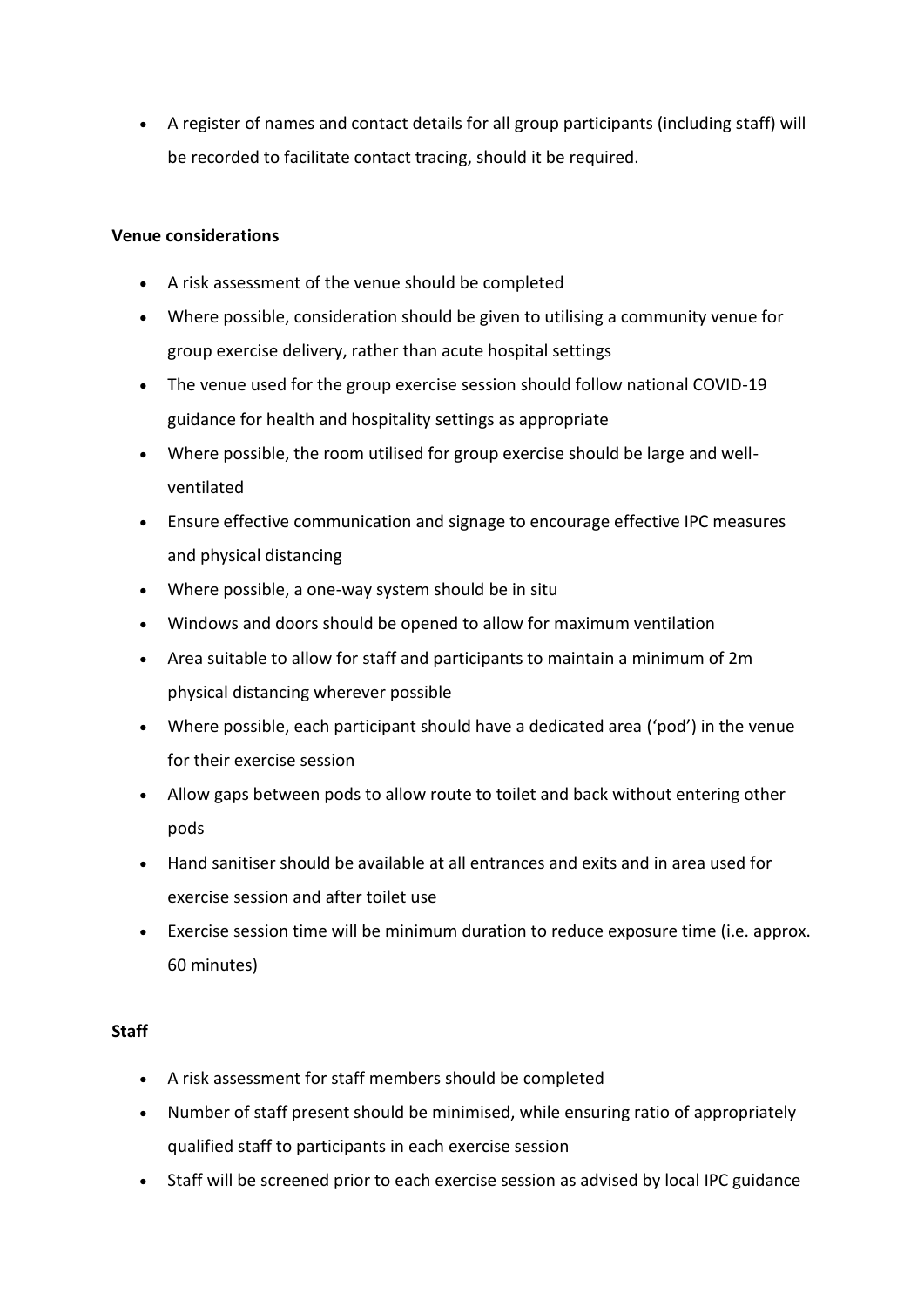- Staff will wear appropriate PPE as advised by local IPC guidance
- Staff will guide participants through demonstration and vocal prompts rather than hands on approach wherever possible
- Staff will maintain a minimum distance of 2m from participants as much as possible

#### **Participants**

- A risk assessment for participants should be completed. This should ensure the risk/benefit of participant attending a face to face exercise session
- Participants should wear a face covering at all times apart from during exercise session
- Participants should attend the exercise session alone, unless absolutely essential to facilitate the session. If so, the relative/carer will complete screening and tracing information.

#### **Equipment**

- Where possible, each participant should have their own set of exercise and monitoring equipment for exercise session
- All equipment to be cleaned as per local IPC guidance before and after exercise session
- Where individual exercise and monitoring equipment is not available, equipment will be cleaned between each participant
- Consideration should be given to material of equipment used to ensure it can be suitably cleaned
- All touch points doors, surfaces and chairs to be cleaned before and after each exercise session

# **Emergency Protocol**

- Emergency Protocol should be reviewed and updated, especially in situation of a venue change
- Local Resuscitation team should be consulted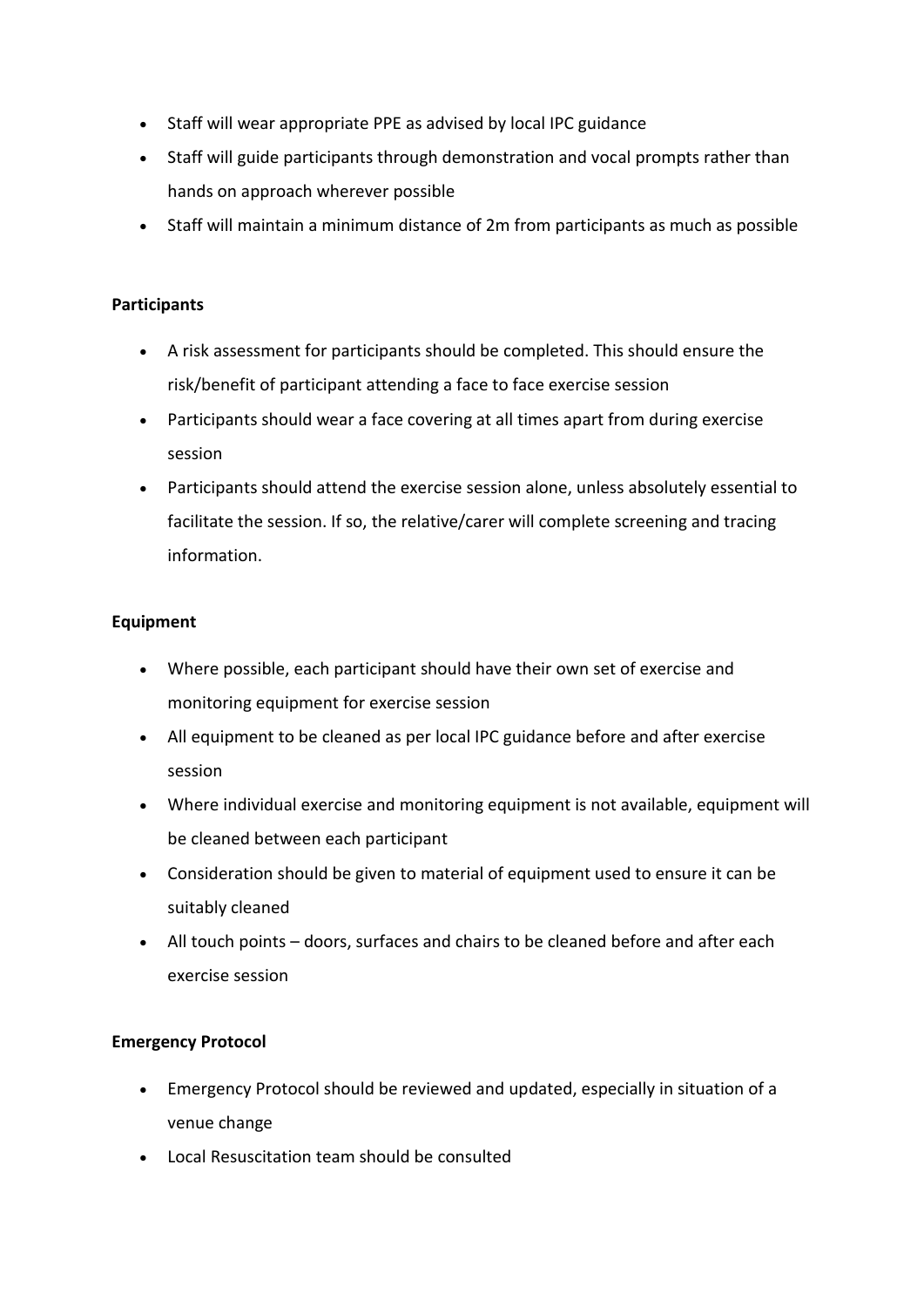Medical first aid kit should be available, including a defibrillator and appropriate PPE in case of cardiac arrest (check latest Resuscitation guidelines)

#### **Other considerations**

- Wherever possible, participants should be encouraged to bring their own water
- Does the site have car parking facilities to reduce travel by public transport?
- If possible, can participants wait in the car/be collected from the car for their appointment to reduce time in waiting areas?
- Is there access to toilet facilities? If so, ensure touch points cleaned between patients using them and depending on facilities, limit to one at a time?
- Consider layout of the exercise area in case of a patient later testing positive and requirements needed for tracing detail. For example, documenting the 'pod' number that each participant used to allow you to identify the distance between each participant
- The use of the toilet facilities should be discouraged however a plan for social distancing and cleaning should be made should they be needed. In some venues, it may be possible to allocate facilities for patient use only
- Consider allocating a designated, appropriately distanced area for a patient if they become temporarily unwell during the session, and need to sit and recover whilst being monitored

# 3. Considerations for remote assessment

# **General guidance on telephone/video consultations (further guidance from NHS England can [be read here\)](https://www.england.nhs.uk/coronavirus/wp-content/uploads/sites/52/2020/03/C0044-Specialty-Guide-Virtual-Working-and-Coronavirus-27-March-20.pdf)**

- Ensure the patient's name and date of birth are confirmed and documented with every remote contact
- Take and record verbal consent for the consultation
- Ensure you give your name and designation and the patient understands the purpose of the consultation. Set expectations around the likely duration of the consultation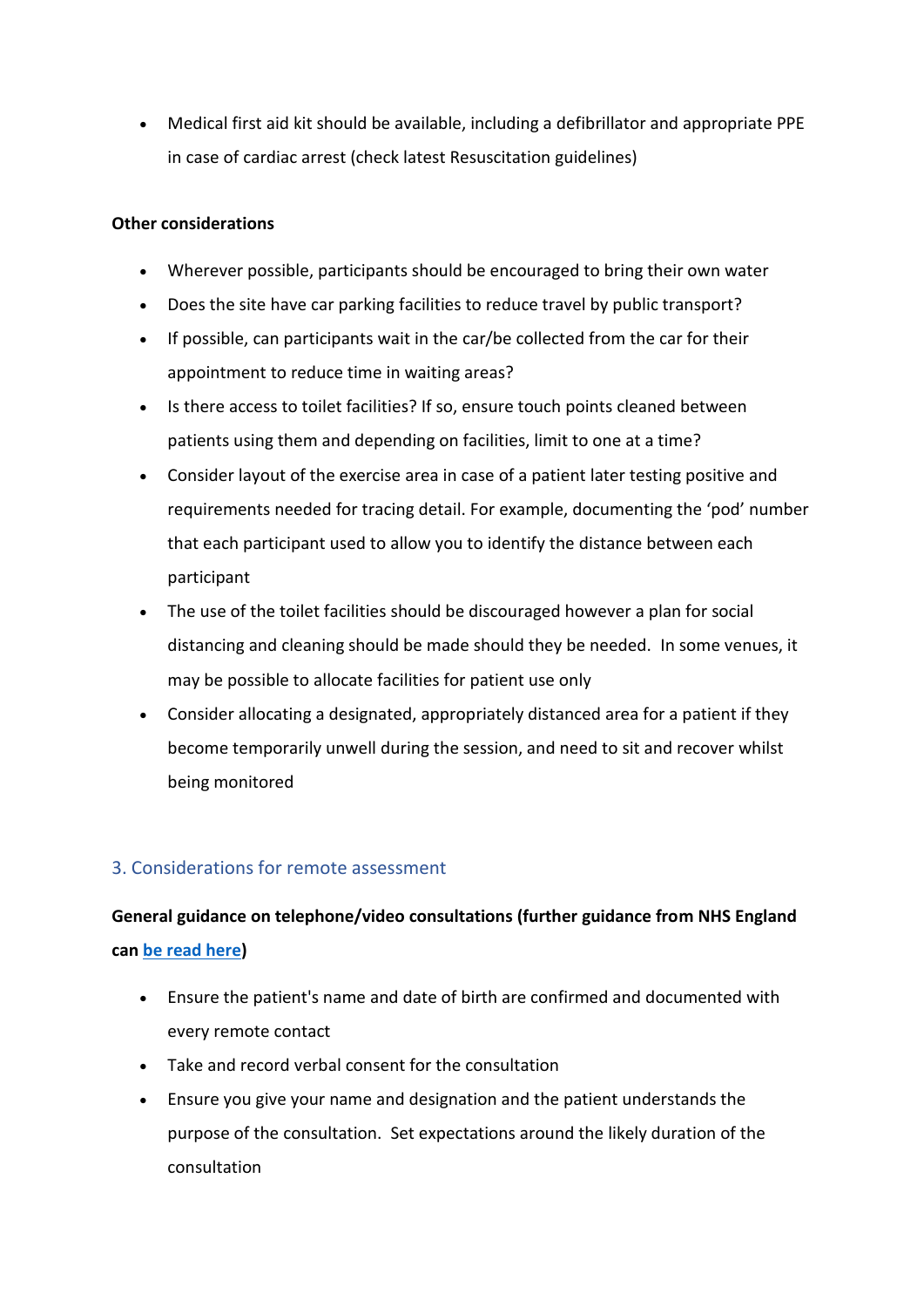Consider a face to face appointment if a remote assessment is not appropriate if local guidance allows this. Clinicians should use their professional judgement to make decisions about the most appropriate consultation method on an individual basis

#### **Further guidance on video consultations:**

- Ensure you have the patients phone number in case the video call fails
- Ensure you follow local guidance on digital platforms which have appropriate Information Governance approval
- Ensure staff offering video consultations have received appropriate training and are confident to use them.
- An initial telephone call may be required to assess appropriateness of a future video call. Consider if the patient has the digital access and skills required. Ask questions as to which device a patient may use, and whether they have Wifi.
- For video consultations, ideally send the patient a user guide to the digital platform being used in advance, and allow some time on the first video call to help orientate the patient to its functions.
- When using video-conferencing using a headset will improve audio quality, increase privacy and ensure patient confidentiality.

#### **Remote assessment**

- A full subjective assessment can be carried out by telephone or video call, and this limits the contact time during any planned face-to-face appointments.
- A video call also allows a patient to demonstrate some physical function that may be useful during the consultation e.g. shoulder range of movement following sternotomy.
- If the patient has access to Telehealth, or has their own blood pressure monitor it may be possible to take some physical measures during the remote assessment, or the patient may have recent recordings from other face to face appointments.
- It may be possible to use some functional tests remotely to gain understanding of physical function such as a sit-to-stand test, or a step test. There are however safety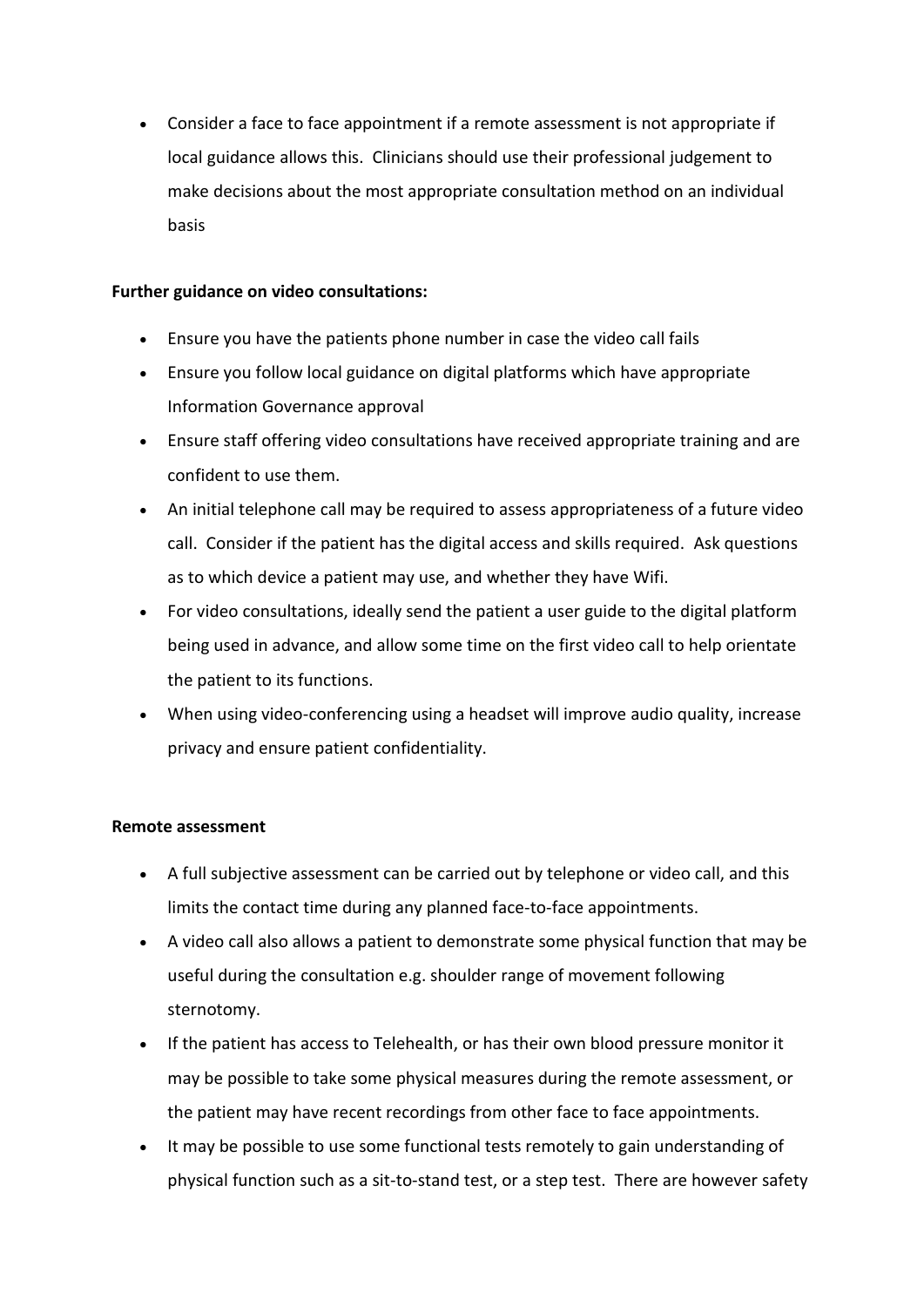concerns with conducting any remote fitness testing without monitoring, and potential risks of trips or falls. The clinician should consider the risks and benefits before conducting such tests. If a functional test is performed remotely, the risks and benefits are discussed with the patient and verbal consent is gained. Ideally a FCT is supervised in the home setting, or performed in a community or hospital venue - see previous sections.

- Detailed questioning of current physical activity levels and perceived exertion during daily activities can provide an indication of physical fitness and help guide future exercise prescription.
- The [Duke Activity Status Index](https://www.mdcalc.com/duke-activity-status-index-dasi) (Hlatky et al., 1989) provides a self-reported estimate of functional capacity and can be useful at assessment and reassessment.

# 4. Considerations for remote delivery of a group exercise session

- Prior to offering remotely supervised group exercise, a local risk assessment and standard operating procedure on delivering remotely supervised group exercise and a standard operating procedure for managing an unwell patient should be in place.
- Prior to participating a patient should have a face to face assessment where physical measures (Blood pressure/Heart rate) can be recorded, and a functional exercise test can be performed.
- Prior to participating in a virtual group class, patients should be screened individually to ensure they :
	- Have access to the technology/equipment required to participate and the skills to use it. (Consider that some patients may benefit from some coaching/orientation to digital platforms used).
	- Have a safe environment to exercise within at home, and have been advised on appropriate footwear and clothing.
	- Are aware they should have some water nearby, and their GTN spray/asthma inhalers (if prescribed) available.
	- Have the physical capacity to participate independently i.e. no significant balance impairment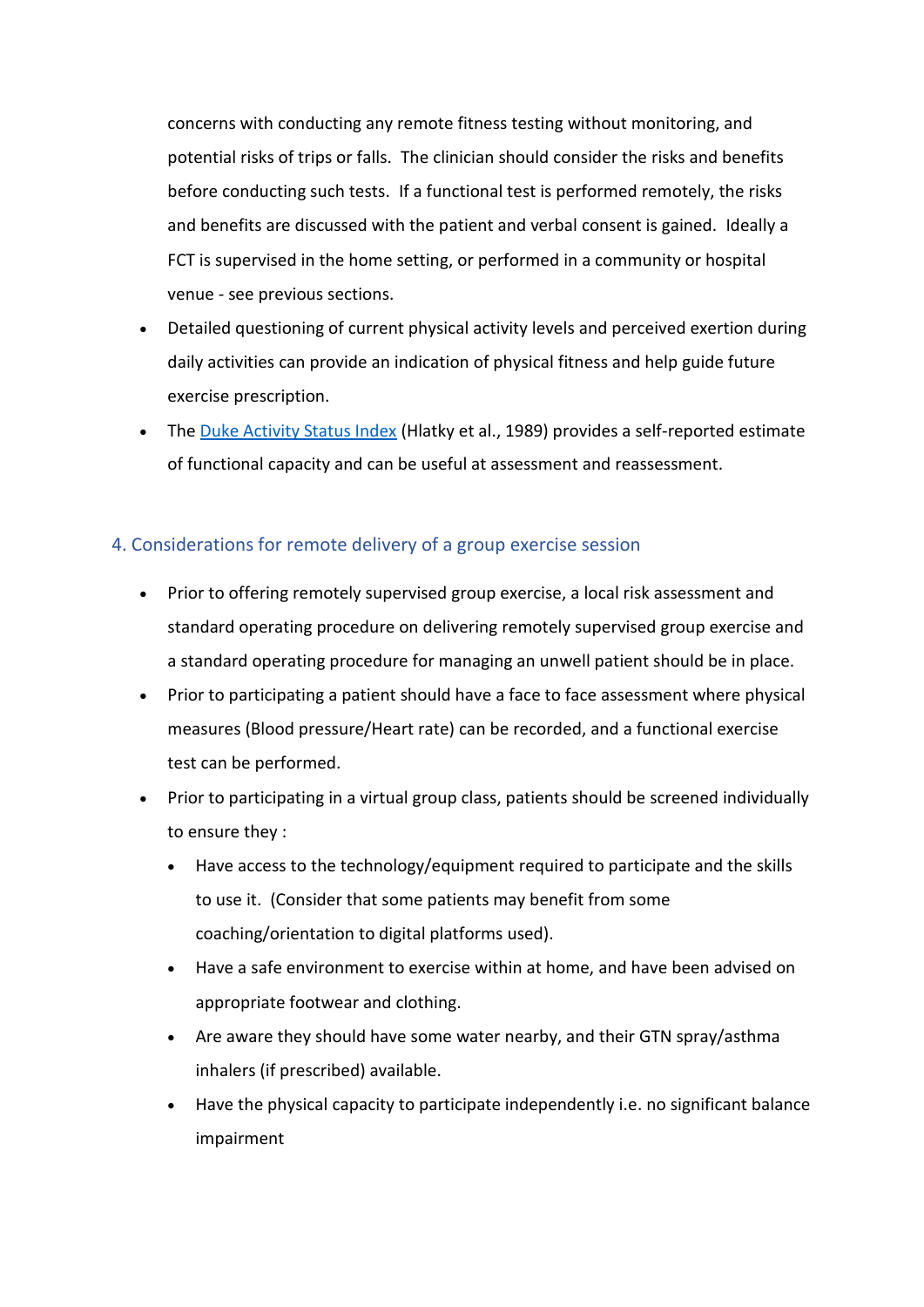- Are aware of adverse signs and symptoms when exercising at home and the importance of reporting these to the exercise lead.
- Provide a telephone number should they need to be contacted.
- Provide a telephone number for a carer/neighbour who could be contacted in an emergency. Patients are aware their front door should be unlocked whilst they are exercising.
- Have consented in line with the local standard operating procedure

# **The environment:**

Consider the following when choosing a suitable location for hosting a remote group exercise class:

- Through traffic choose somewhere that avoids this to maintain patient confidentiality
- Acoustics some gyms/spaces may be large and echoey, smaller rooms may be better.
- Sufficient space to demonstrate the exercises

# **Equipment:**

- Laptop or tablet with webcam for demonstrating the exercises
- A second laptop or tablet for member of staff monitoring/responding to patients
- A multi-directional speaker/microphone or headset with integrated microphone to improve audio quality

# **During a remote group class:**

- A minimum of two members of staff should be present one to lead the exercise component, and one to observe the patients on a second screen to monitor/correct technique and watch for signs of overexertion or other concerning symptoms
- The staff member monitoring the exercise will be a qualified member of staff trained to recognise signs and symptoms that may indicate potential harmful events.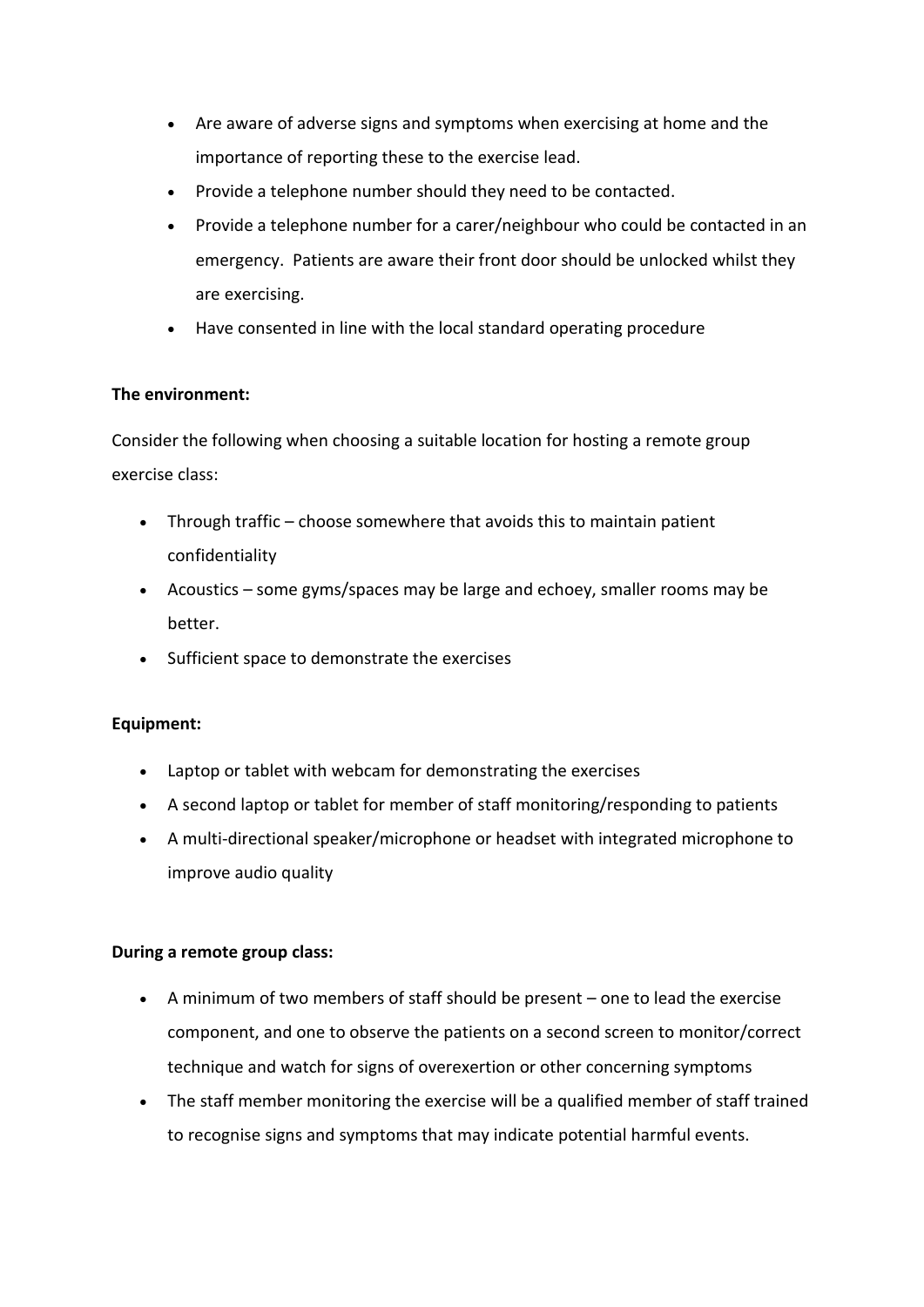- Patients will be screened before each exercise session and verbally consent to no health changes that would increase risk of exercising
- Use validated measures of perception of exertion to monitor patients response to exercise, and adapt exercise prescription accordingly
- Patients should be encouraged to sip water and keep their feet moving throughout their exercise session to minimise the risk of hypotension and hence arrhythmias
- If a patient becomes unwell then intervention would be needed from their GP/111 or 999 as appropriate – follow your 'unwell patient SOP'.
- Remind patients that they need to remain on screen throughout so that they can be observed

# 5. Considerations for the transfer from core (phase III) to community exercise (phase IV) programmes

#### **Phase IV Transfer Forms**

Patients should be transferred to an appropriately qualified exercise professional (e.g. level 4 exercise specialist in Cardiovascular Prevention and Rehabilitation). If BACPR Standards and Core Components are followed, the Phase III to Phase IV transfer form should include an assessment of functional capacity (FC) by whatever means has been possible.

The Phase III team should have information regarding a patient's FC, based on any pre cardiac rehabilitation exercise assessment, DASI, information gained from any other subjective assessments and, ideally a post cardiac rehabilitation exercise assessment.

By the end of Phase III, there should be a clear idea of the METS a patient can exercise at, since the structured exercise sessions (face to face or virtual) provide a clear evaluation of the patients FC every time they attend or have follow-up by remote resources (telephone/video). This information should be included on the transfer form.

The patient's consent should be obtained and the Phase III to Phase IV transfer form completed by the CR professional. Transfer forms are valid for 6 months, so they may end up being out of date if Phase III programmes have been delayed or if Phase IV programmes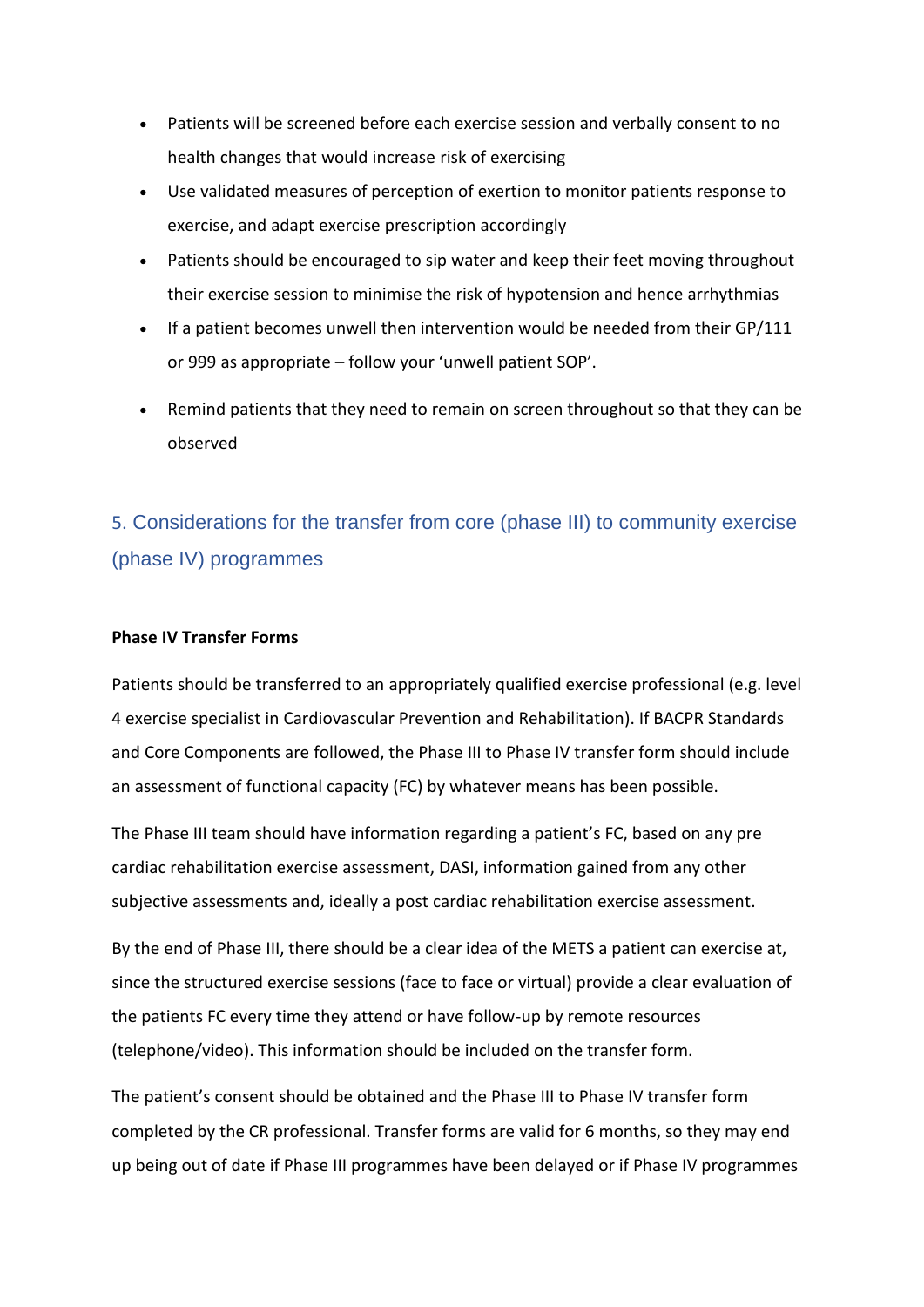have not restarted promptly and have waiting lists. In this case, the patient may need to request the referral to Phase IV from their GP.

If information is missing or needs clarification, the referring Phase III team or GP should be contacted, prior to participation for the Phase IV exercise programme. The patient could have an initial consultation whilst awaiting further information on clinical status.

It is highly recommended that Phase IV providers contact their referring Phase III programmes on resuming services post lockdown to understand what services have been offered (face to face or virtual).

#### **Transfer to Phase IV without attendance at a Phase III exercise programme**

In some circumstances, due to long waiting lists for Phase III or limited capacity, patients may be referred straight to a Phase IV programme without attendance (virtual or face to face) at any Phase III exercise sessions.

The Phase III team should, nonetheless, have assessed the patient and have sufficient information regarding their FC and clinical status in order to ensure a referral to Phase IV is safe and appropriate.

If information is missing or needs clarification, the referring Phase III team should be contacted, prior to participation in the Phase IV exercise programme. The patient could still have an initial consultation whilst awaiting further information on clinical status.

#### **Phase IV Risk Stratification**

The Phase IV assessment shall include the BACPR criteria for risk stratification, utilising all relevant patient information (e.g. left ventricular ejection fraction, history of arrhythmia, symptoms, functional capacity). Depending upon the level of risk identified, exercise intensity, level of monitoring and supervision can be established. (BACPR, 2018).

#### **Phase IV Exercise Guidance**

In order to maximise Phase IV uptake, completion and outcomes, programmes should adapt to deliver a menu-based approach to meet a patient's individual needs during the current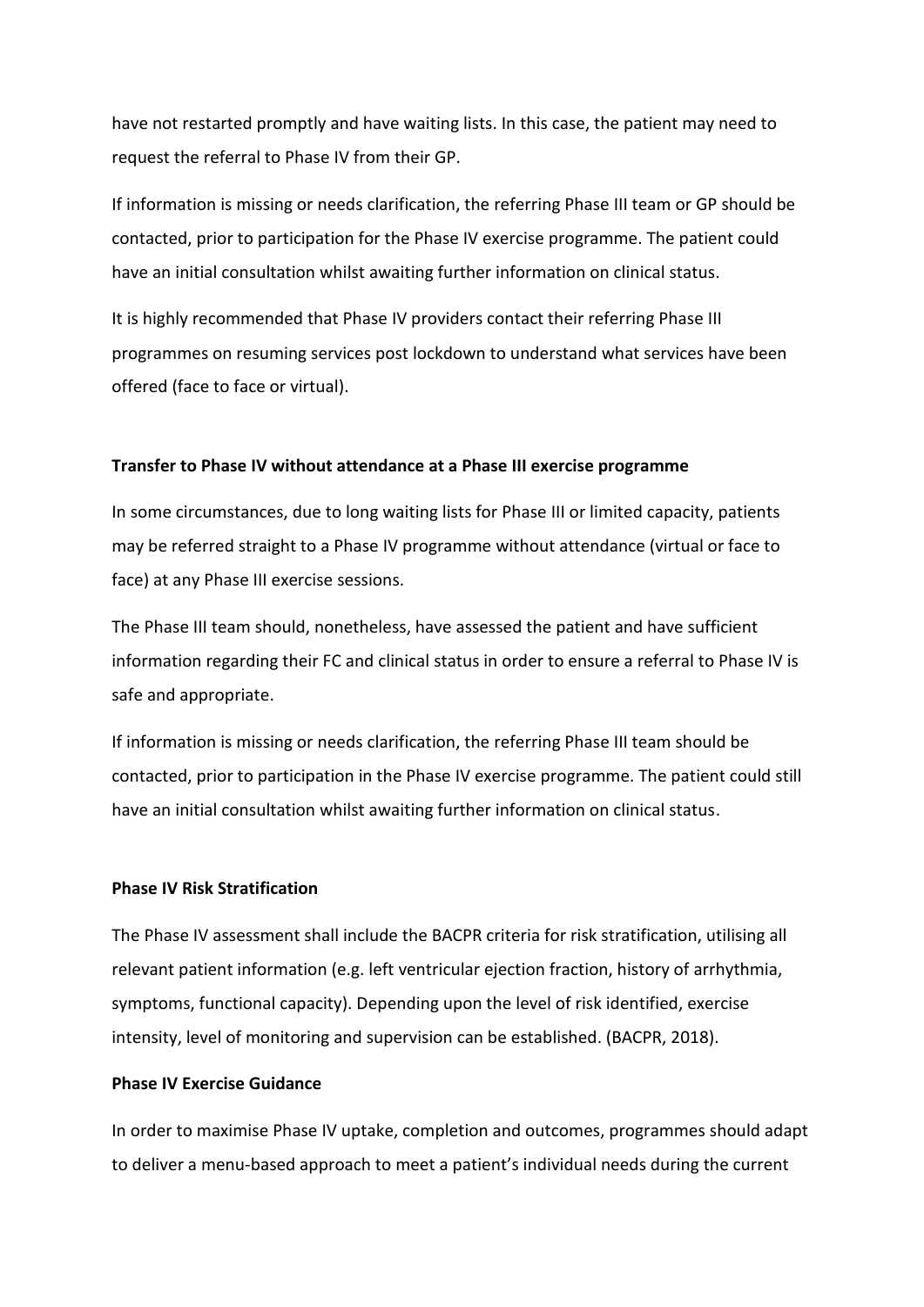pandemic. Providing Phase IV programmes in a safe and an effective way will depend on local government guidance and service provision. Changes to service delivery may use a variety of modes e.g. centre-based, home-based or web-based. For all patients, irrespective of mode of programme delivery interventions provided are evidence-based and should address the individual's needs. Physical activity and exercise guidance should start at an intensity relevant to their Phase III programme. During Phase IV patients shall be supported to participate in a personalised structured exercise programme, have documented evidence of regular reviews, goal setting and gradual exercise progression.

In order to demonstrate effective health outcomes and ascertain the extent to which a patient's goals have been achieved during Phase IV, any parameters assessed initially should be reassessed upon programme completion. The aim of this process is to develop a patient's confidence to exercise independently. It is important that by the end of a Phase IV programme, exercise professionals assist adherence and empower patients to participate in long term physical activity and exercise.